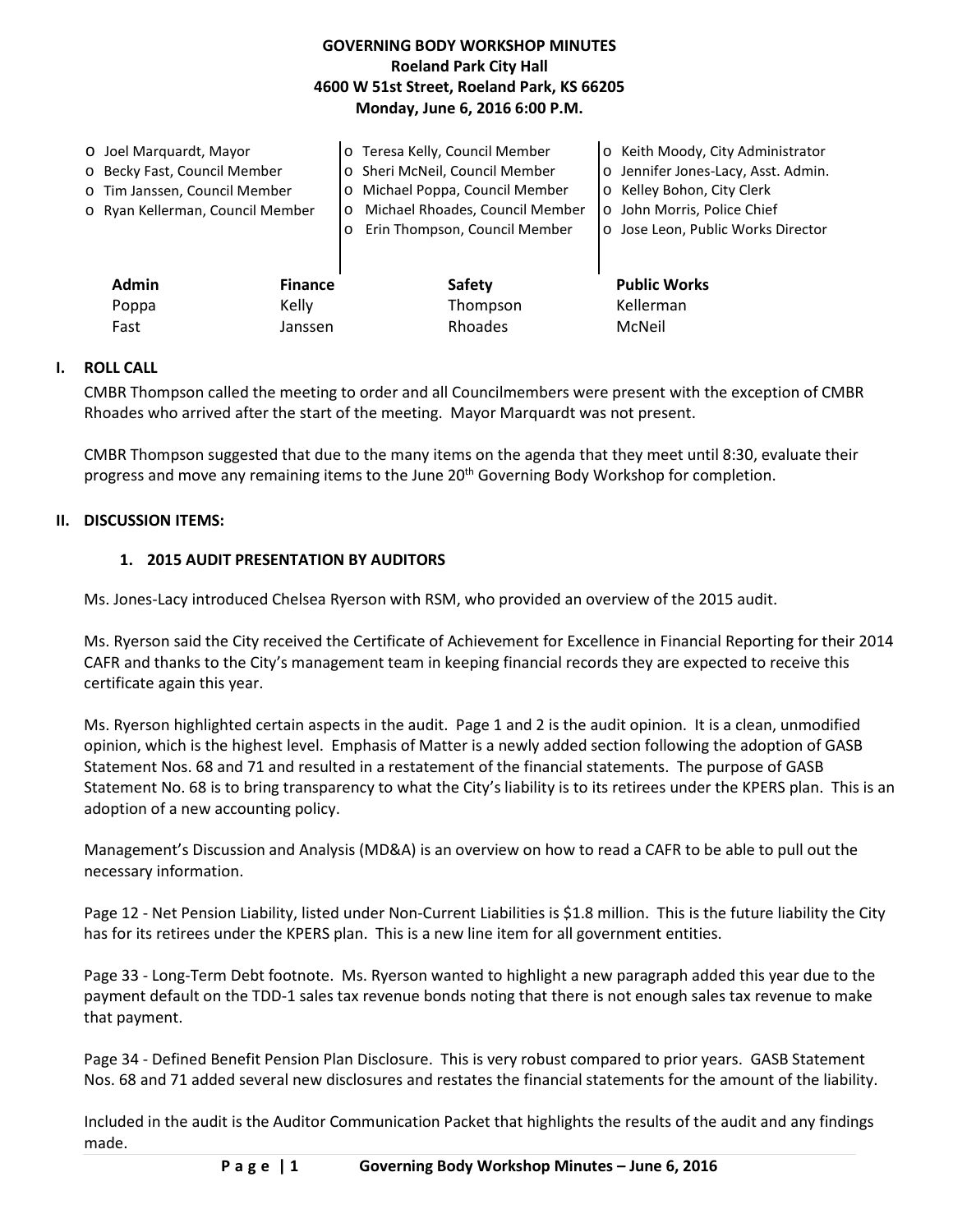Page 1 sets forth the auditor's responsibilities as well as City management's for the financial statements. It also lists out any adopted accounting policies or practices and details GASB Statement Nos. 68 and 71. They did not identify any significant or unusual transactions in going through the audit process, or see any adjustments, estimates or judgements made by management that were impractical or didn't have a business purpose. There were several audit adjustments which are detailed in Exhibit B. There are no uncorrected misstatements this year and no disagreements with management. No significant issues were discussed with management and no significant difficulties were encountered in performing the audit. Disclosed in Note 12 of the financial statements are any pending account pronouncements. They meet with City management annually to discuss anything that's coming up that would affect the financial statements, and those pronouncements are listed in the notes to the financial statements this year.

Summary of Significant Accounting Estimates. These are areas where management has a little bit of judgment over the financial statements. They like to focus their audit here because they tend to be the riskier areas. These include items such as the depreciative life of capital assets, fair value of investments, other post-employment benefit assumptions, and the KPERS pension liability.

Report on Internal Control Over Financial Reporting. This section would disclose any material weakness, significant deficiencies, or internal control deficiencies. There was one significant deficiency reporting this year related to audit adjustments that we proposed. In the course of doing the audit they came across a couple areas where entries hadn't been posted yet and we proposed those entries to the financial statements. Management had an opportunity to respond and provide a corrected action and there are no concerns about the effect to the financial statements going forward.

Management Advice Letter. KPERS is using an actuary that the City is relying on to bring this liability onto the books, which was stated earlier to be about \$1.8 million on this year's financial statements. And internal specialist review had feedback for the actuary in their assumptions and recommended it be watched going forward.

Ms. Ryerson said she is very impressed with Ms. Jones-Lacy and her level of preparedness. Ms. Jones-Lacy checks in throughout the year to make sure things are being done correctly versus waiting until year's end. She appreciated how proactive she is in reaching out when new things arise.

## **2. EXECUTIVE SESSION**

## *Public Comment:*

**Tom Madigan** (5316 W. 49th Terr.) Mr. Madigan said he attended a seminar put on by the Kansas Attorney General in regard to the Kansas Open Meeting Act and the Open Records Act. He questioned the need of the Council to have an executive session to discuss the Open Meeting Act and why the item couldn't be discussed in public.

CMBR Fast asked Mr. Shortlidge about the need for executive session when other cities' discussions were being done in open meetings.

City Attorney Shortlidge said the meeting is to give legal advice is, therefore, attorney-client privilege. He is unable to waive the attorney-client privilege.

**MOTION:** CMBR KELLY MOVED AND CMBR MCNEIL SECONDED TO RECESS INTO EXECUTIVE SESSION UNDER THE ATTORNEY-CLIENT PRIVILEGE EXCEPTION TO THE OPEN MEETINGS ACT IN ORDER TO RECEIVE LEGAL ADVICE CONCERNING A RECENT AMENDMENT TO THE KANSAS OPEN RECORDS ACT WITH THE OPEN MEETING TO RESUME IN THIS ROOM AT 6:26 P.M. (Motion passed 7-0)

(Council in Executive Session until 6:26 p.m.)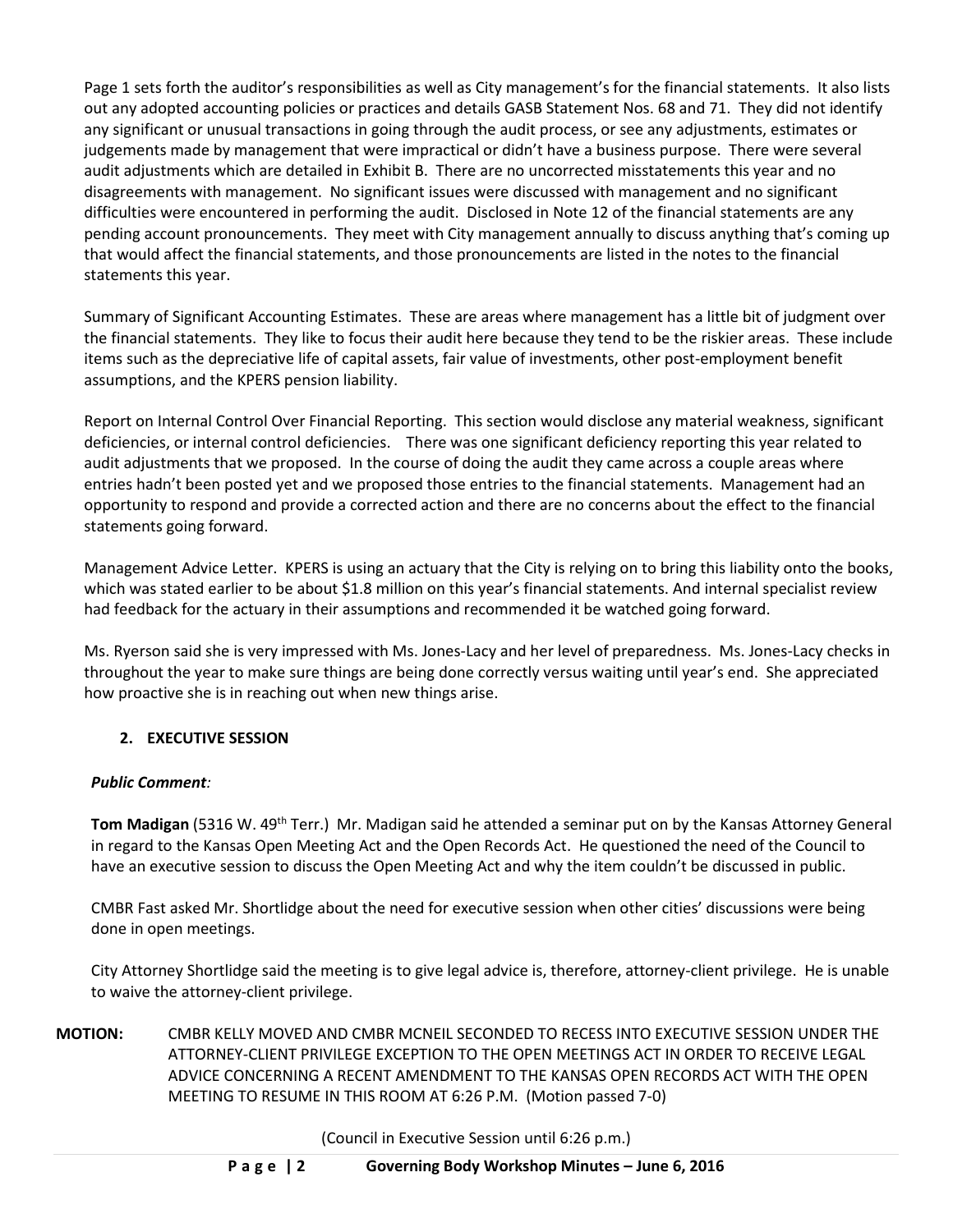CMBR Thompson reconvened the Workshop.

**MOTION:** CMBR JANSSEN MOVED AND CMBR KELLY SECONDED TO WAIVE THE ATTORNEY-CLIENT PRIVILEGE AS IT PERTAINS TO THE DISCUSSION REGARDING THE OPEN MEETING ACT. (MOTION PASSES 7-0).

CMBR Thompson said it was discussed in Executive Session that the change in the law now requires elected officials and public officials to produce all records that are created, no matter where it occurs. This applies to both public and private e-mail account. There is question whether or not it applies retroactively to the July 1, 2016 effective date.

## **3. REVIEW AND DISCUSS THE VOTING PROCEDURES AND ORDINANCES FOR COUNCIL PRESIDENT.**

## *Public Comment:*

**Linda Mau** (5439 Linden) - Ms. Mau spoke to the voting procedure of Council President and the Mayor's ability to break the tie.

CMBRS Rhoades, Kellerman and Fast wrote a document that questioned the validity of the election of the Council President stating that according to City ordinances, they did not follow the correct procedure as the Mayor did have the right to break a tie vote. Cited was Chapter 15, Section 15-310 which states the City Council shall elect one of their own body as President of the Council.

CMBR Fast said that when Charter Ordinance 26 was passed, the "whereas" in Section 1-203 provides for the Council to elect a president of the Council, not the Mayor. She said this should be clarified for the future.

City Attorney Shortlidge said the statute cited is not applicable to cities of the second class and would have no application to Roeland Park. The statute to cities of the second class do say that the mayor has a tie-breaking vote on all questions when the members are equally divided. This does not pertain strictly to just ordinances, but to any vote. The Roeland Park Council rules have been adopted from the League of Kansas Municipalities Section 32. He added that every decision the Council makes is a Council decision.

CMBR Fast would like the matter clarified and resolved before the next Council president selection.

CMBR Kellerman said he would like the matter resolved at this meeting.

City Attorney Shortlidge said he has given the opinion of how the Council should proceed until as a Council they decide to change it. He also reiterated that any matter before the Council, other than an ordinance that has its own special rules, that if there is a tie vote by the Council, the mayor may cast the deciding vote.

CMBR Kelly agreed with CMBRS McNeil and CMBR Fast that the members who brought the matter forward should take the initiative to craft what they feel like would be more representative of how they believe the process should be and proceed from there.

CMBR Janssen said he sees some room for clarification on how things move forward based on votes and would like to see the process tightened up. He said this discussion warrants further research.

CMBR Kellerman said it might be a good idea to seek out the Attorney General's opinion.

CMBR Poppa said he believed the Council could make their own policy on such an item without having to ask for help from the Attorney General as the item is not that big.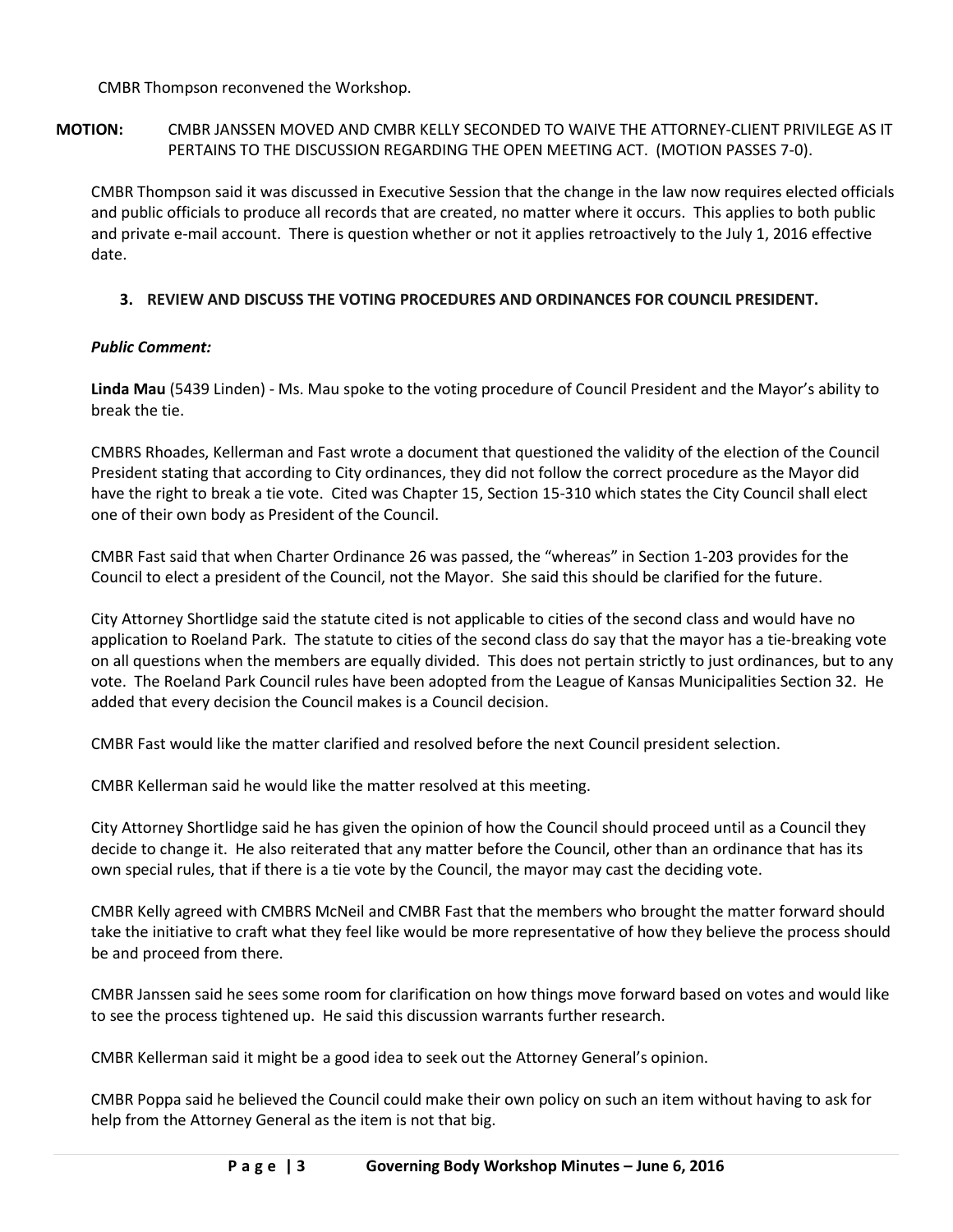There was Council agreement to place this for further discussion on a future agenda. CMBRS Rhoades, Kellerman and Fast will work on clarifying the action item and the ordinance going forward.

# **4. Discussion of Change in Election Dates**

City Attorney Shortlidge addressed Council questions that they wanted clarification on.

Cost of a special election. The Election Commissioner's office has stated if there is a county-wide election, a vacancy can be placed on the ballot at no cost to the City. When City elections are changed to November of oddnumbered years, in most cases there is not a county-wide election as they are held in November of even-numbered years.

There was Council discussion of the timing of special elections, filing deadlines for vacancy and the possible appointment of positions.

City Attorney Shortlidge will work on Section 5(e) and (f) further and will discussed again at the July 5<sup>th</sup> Governing Body Workshop.

# **5. Review of Agreement with CBC for Old Pool Site Marketing**

Staff was worked with CBC and both sets of attorneys on the marketing agreement and have agreed on terms. It has been reviewed by staff and the ad hoc committee. Payment to CBC will be based on performance, in that, the more CBC does to market the site to bring in quality tenants, the more they get paid. Expenses in excess of \$300 must be approved by the City. The agreement ends when the service is complete and the City has the right to sever the service or agreement.

There was a consensus to place this item on the Consent Agenda of the June 20<sup>th</sup> City Council meeting.

# **6. Continued Budget Discussion**

As follow-up to the budget discussion at the public forum, staff is seeking direction from the Council whether is support for bond financing as laid out in the CIP. It was noted that some Councilmembers wanted to see items in the CIP such as sidewalk repair and maintenance and having a line item for that. Sidewalk extension (new sidewalks) and repair would start 2021. Storm sewer repair and replacement program are slated for 2024. Both items are listed as bond financed as there is currently not enough available funds in the budget as it is projected today.

CMBR Kelly said this proactive approach shows the City as being good stewards of its assets.

CMBR Fast said she is fine with the 2017 CIP. She is, however, not sold on the wing plow pre-wet system. She also said she would like to residents better informed to have their cars off the street so the snow plows can come through. She said she would also like to see better communication with the residents as there was no mailing to notify of the spring leaf program or for snow removal.

Public Works Director Leon spoke to the wing plow in that they eliminate the need for multiple passes down a street. Currently it is necessary to make two passes down one side of the street (four in total) to clear curb to curb. A wing plow not only saves staff time, but also saves money, makes them more efficient and uses less fuel. The National APWA has encouraged cities' use of the wing plow.

CMBR Kelly agreed it is important to get the message to people about getting cars off the street before plowing is important, but that is an issue to be discussed at another time.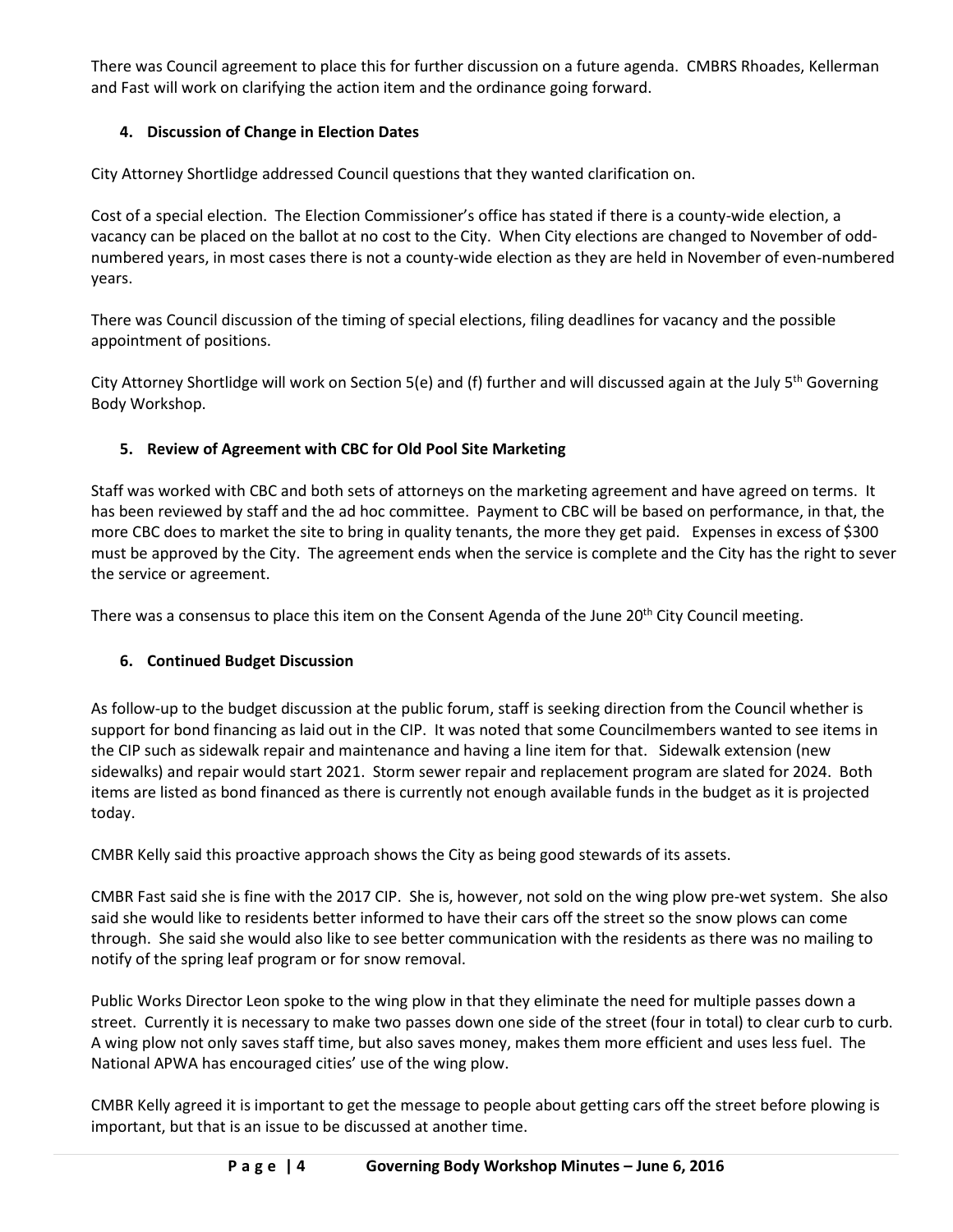Public Works Director Leon said he has put it in the newsletter to remind people when it snows to get vehicles off the street and he will continue to work on being more proactive. He also said it is not practical to send a mailing every time they think it might snow.

Ms. Jones-Lacy reiterated she was seeking support for the CIP as written and the Council always has the option for adding items in the future.

CMBR Fast said she is okay with approving the 2017 CIP, but wants to wait another year to see the direction the county is going with the tax lid and taxes.

CMBR Kelly said the CIP is only a tool they have to use to move forward and shows a support in the investment, but is not a concrete commitment to bonds.

Ms. Jones-Lacy said this is just a proposed plan and the bond proceed schedule does not start until 2018. In 2017, there is no suggestion to issue bonds to pay for any of the CIP projects.

CMBR Fast suggested a later discussion should include bathroom renovations at the pool and she would like to see that added to the CIP.

Ms. Jones-Lacy said she felt those renovations should be discussed with the Parks and Rec Aquatics manager for Johnson County.

There was extensive discussion on the need and procedure for inspecting the stormwater infrastructure. Public Works Director Leon said it is important to know the status of what's going on underground before improvements are made above ground. By knowing if there are flooding issues and if the infrastructure is deteriorated, it helps to push those issues up in the county and allows the City to submit a much stronger project Discussion of inspecting existing infrastructure - stormwater. Mr. Leon said it is very important to inspect, inventory and map out the infrastructure as this will be extremely helpful to contractors coming into the City to do work and will eliminate unnecessary problems. He also said if this program had been in place they could have identified the deteriorated CMP infrastructure and would have identified those issues and been able to plan ahead before its collapse.

CMBR Thompson noted Councilmember Rhoades joined the meeting.

Public Works Director Leon went to say if something is discovered it can be earmarked for an emergency repairs. He reiterated that it's just bad policy to build a new infrastructure, whether it be a park, a building, a street, or a sidewalk, and not take into consideration the stormwater issue because it's not seen.

Ms. Jones-Lacy asked for individual opinion regarding the proposed CIP.

CMBR Fast said she was for moving forward with the 2017 CIP without the wing plow, pre-wet system, and to delay that purchase to the following year. She said she is not willing to commit to a ten-year plan for bonds, but would consider taking bonds for street projects, certain park and rec projects and infrastructure.

CMBR McNeil said she felt the same as Ms. Fast and could support a limited use of bonds.

CMBR Janssen also supported Ms. Fast's position. He said he would like to see harder numbers moving into '17, and possibly moving sidewalks to a higher priority. He, too, would support some use of bonds.

CMBR Rhoades said he would like to review the recording of the meeting before he arrived, but would like to see hard bids before he could commit to bond funding.